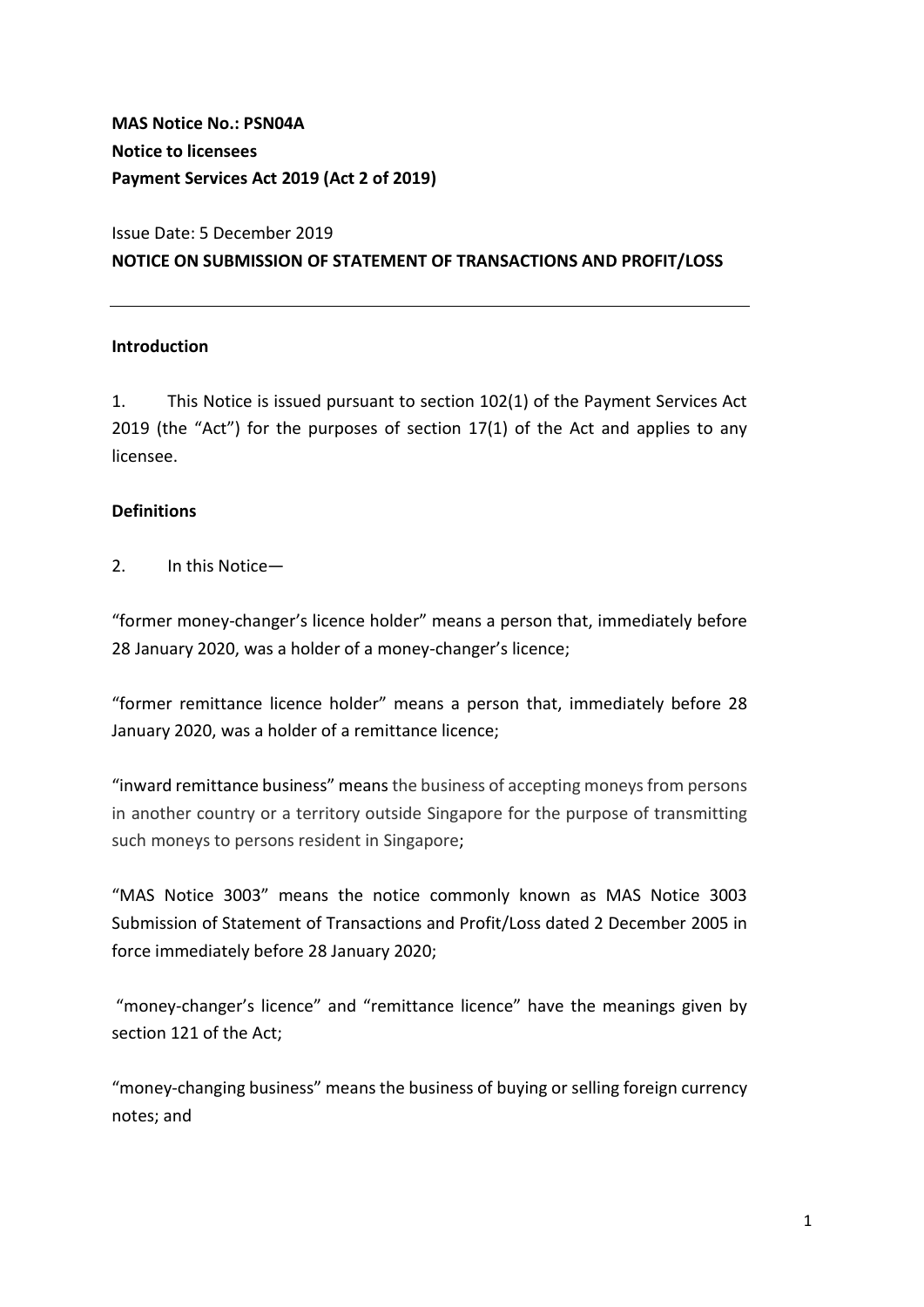"remittance business" means the business of accepting moneys for the purpose of transmitting them to persons resident in another country or a territory outside Singapore.

3. The expressions used in this Notice shall, except where defined in this Notice or where the context otherwise requires, have the same meanings as in the Act.

# Submission of statements

- 4. A licensee that—
	- (a) is a former money-changer's licence holder, must submit a statement of the transactions and profit/loss in the format set out in the Appendix A, in respect of all money-changing business it conducted for the period from 1 January 2019 to 31 December2019, no later than 30 days after 31 December 2019;
	- (b) is a former money-changer's licence holder and is licensed to carry on a business of providing a money-changing service, must submit a statement of the transactions and profit/loss in the format set out in the Appendix B, in respect of—

(i) all money-changing business it conducted for the period from 1 January 2020 to 28 January 2020; and

(ii) all money-changing services it provides for the period from 28 January 2020 to 31 December 2020,

no later than 30 days after 31 December 2020;

- (c) is a former remittance licence holder, must submit a statement of the transactions and profit/loss in the format set out in the Appendix A, in respect of all remittance business or inward remittance business it conducted, for the period from 1 October 2019 to 31 December 2019, no later than 30 days after 31 December 2019;
- (d) is a former remittance licence holder and is licensed to carry on a business of providing a cross-border money transfer services, must submit a statement of the transactions and profit/loss in the format set out in the Appendix B, in respect of—

(i) all remittance business or inward remittance business it conducted, for the period from 1 January 2020 to 28 January 2020; and

(ii) all cross-border money transfer services it provides, for the period from 28 January 2020 to 31 March 2020,

no later than 30 days after 31 March 2020.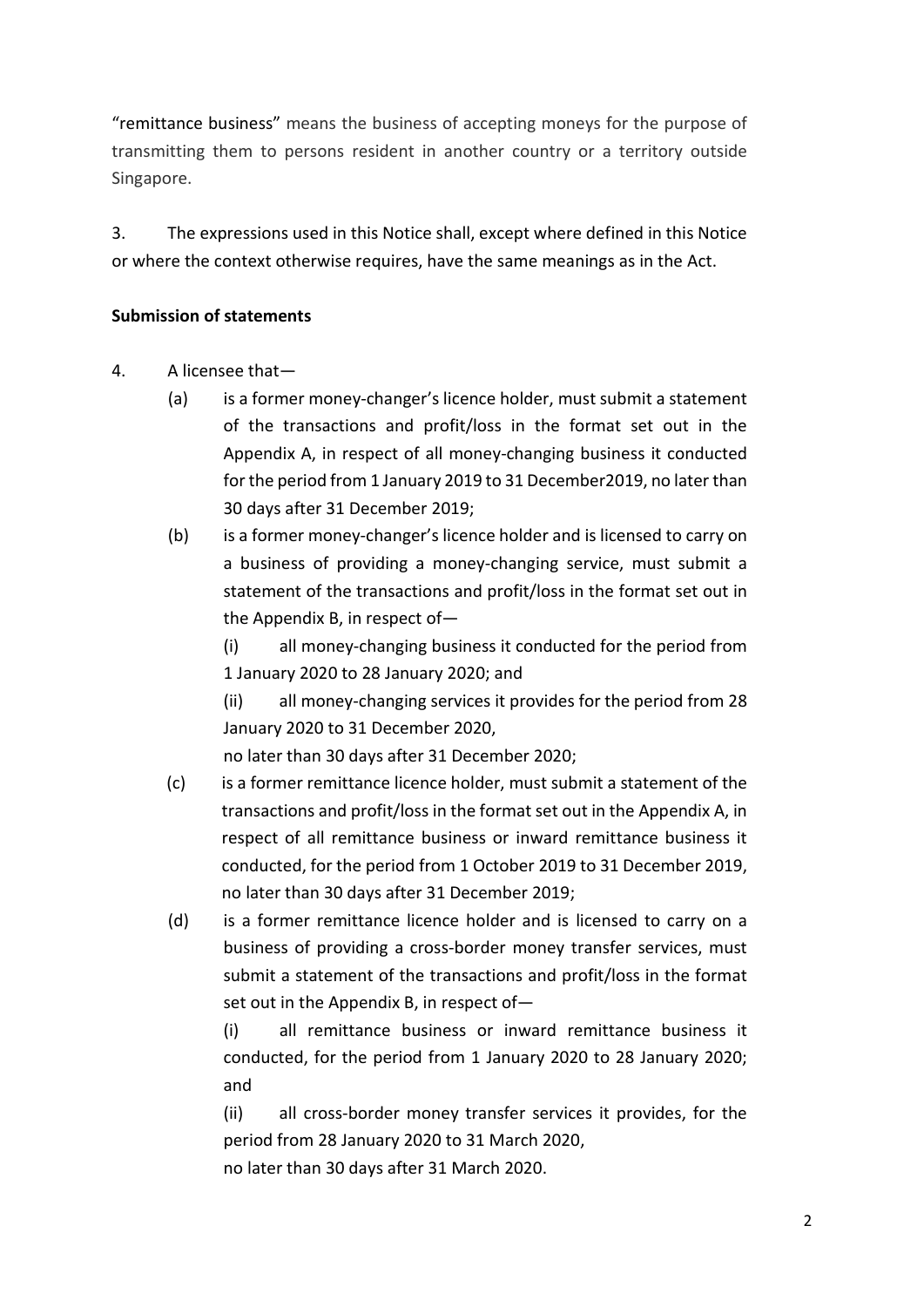- (e) is a former remittance licence holder and is licensed to carry on a business of providing a cross-border money transfer services, must submit a statement of the transactions and profit/loss in the format set out in the Appendix B, in respect of all cross-border money transfer services it provides, for the following periods—
	- (i) 1 April 2020 to 30 June 2020;
	- (ii) 1 July 2020 to 30 September 2020; and
	- (iii) 1 October 2020 to 31 December 2020,

no later than 30 days after the end of each of those periods.

5. Paragraphs 4(a) and 4(c) do not apply to a licensee that has submitted a statement in accordance with paragraph 2 and 3 of MAS Notice 3003 before 28 January 2020.

# Effective Date

6. This Notice shall take effect on 28 January 2020.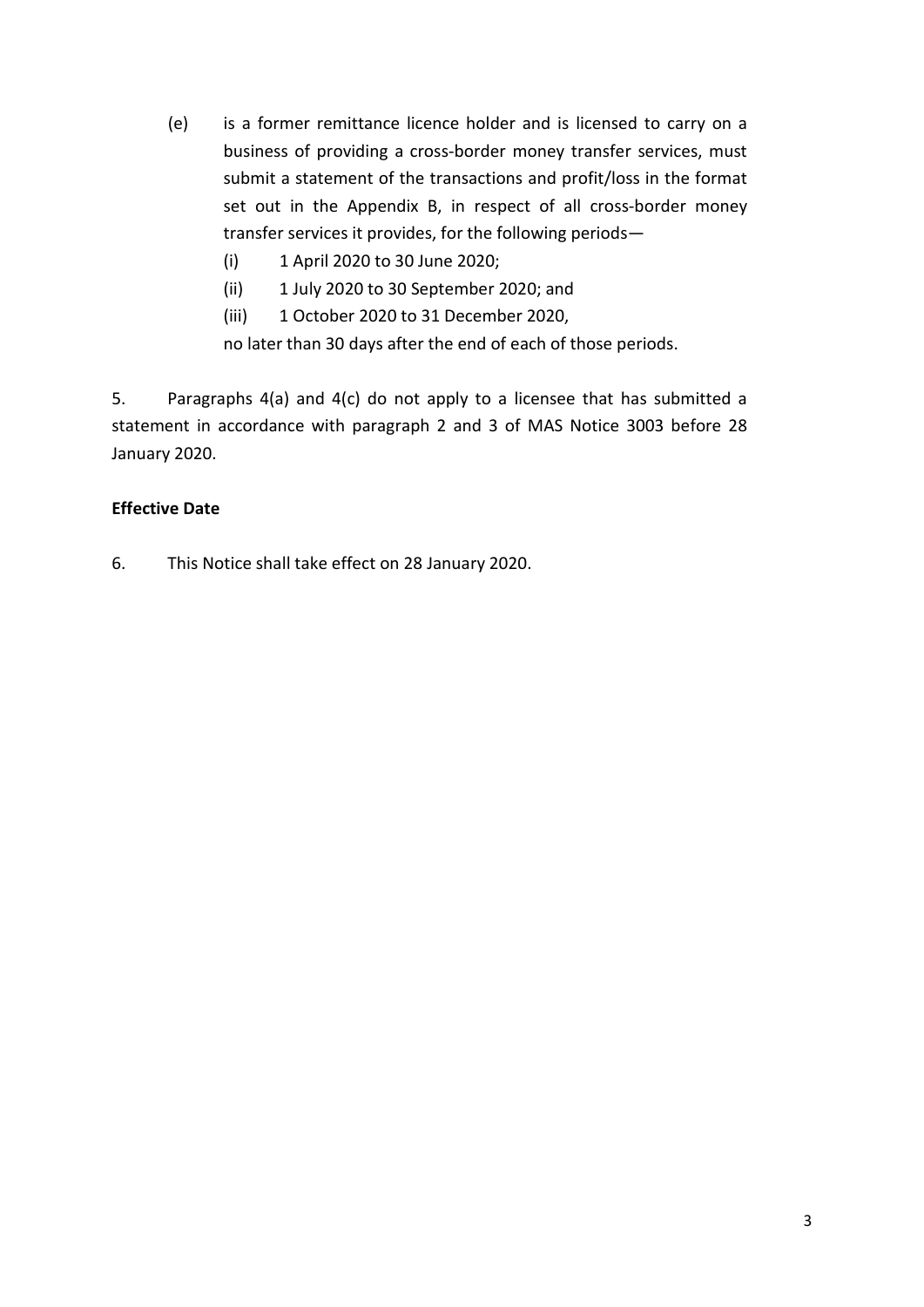Appendix A

# THE MONETARY AUTHORITY OF SINGAPORE PAYMENT SERVICES ACT 2019 SECTIONS 17 and 102(1)

#### STATEMENT OF TRANSACTIONS AND PROFIT/LOSS

( Name of Licensee )

For the Period ( Start Date ) to ( End Date )

#### **Part I - Money-changing Transactions**

-

|                                               | <b>Foreign Currencies</b> |               |
|-----------------------------------------------|---------------------------|---------------|
|                                               | <b>Purchase</b>           | <b>Sale</b>   |
| Purchase from/sale to<br>A                    | $(A)=(1)+(2)$             | $(A)=(1)+(2)$ |
| In the case of                                | $(1)=(a)+(b)$             | $(1)=(a)+(b)$ |
| Other money-changers outside Singapore<br>(a) | (a)                       | (a)           |
| other former money-changer's licence<br>(b)   | (b)                       | (b)           |
| holders in Singapore                          |                           |               |
| In other cases                                | $(2)=(a)+(b)$             | $(2)=(a)+(b)$ |
| individual persons<br>(a)                     | (a)                       | (a)           |
| other persons <sup>1</sup><br>(b)             | (b)                       | (b)           |

#### Part II – Remittance Transactions/ Inward Remittance Transactions

|   |                                               | <b>For Remittances</b> | <b>For Inward</b>  |
|---|-----------------------------------------------|------------------------|--------------------|
|   |                                               |                        | <b>Remittances</b> |
| A | <b>Funds accepted</b>                         | $(A)=(1)+(2)$          | (A)=(1)            |
| 1 | From persons resident outside Singapore       | (1)=(a)+(b)            | (1)=(a)+(b)        |
|   | In the case of other remittance agents<br>(a) | (a)                    | (a)                |
|   | (b)<br>In other cases                         | (b)=(i)+(ii)           | $(b)=(i)+(ii)$     |
|   | (i) individual persons                        |                        |                    |
|   | (ii) other persons <sup>1</sup>               | (ii)                   | (ii)               |
|   |                                               |                        |                    |
| 2 | From persons resident in Singapore            | $(2)=(a)+(b)$          |                    |
|   | In the case of other former remittance<br>(a) | (a)                    |                    |
|   | licence holders                               |                        |                    |
|   | (b)<br>In other cases                         | $(b)=(i)+(ii)$         |                    |
|   | (i) individual persons                        | (।)                    |                    |
|   | (ii) other persons <sup>1</sup>               | (ii)                   |                    |

<sup>1</sup> "Person" as defined under section 2(1) of the Interpretation Act (Cap. 1) includes any company or association or body of persons, corporate or unincorporated.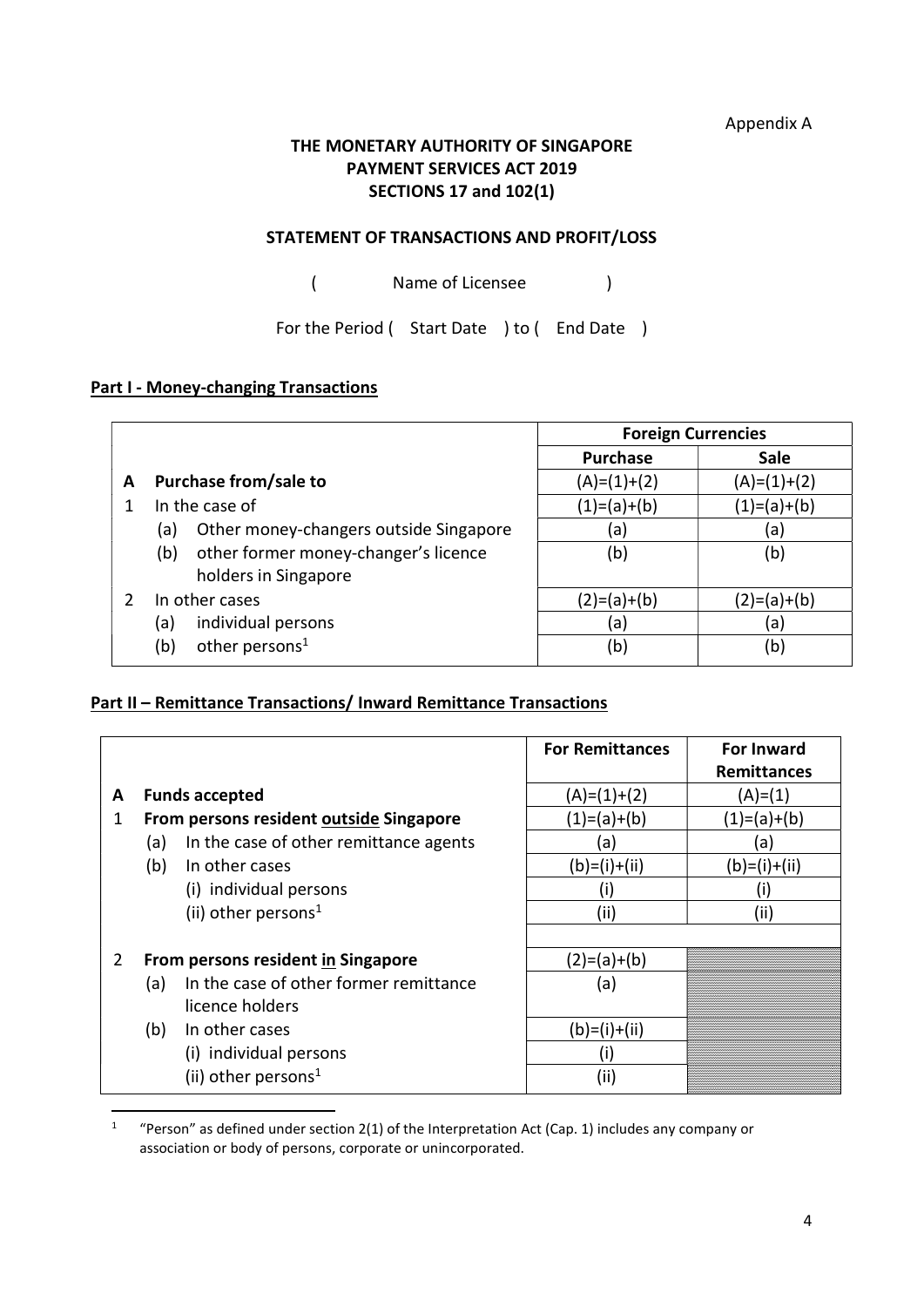| В |     | <b>Funds remitted</b>                      |                       |  |
|---|-----|--------------------------------------------|-----------------------|--|
|   |     | To beneficiaries outside Singapore         | $(1)=(a)+(b)+(c)+(d)$ |  |
|   |     | Transmitted by licensee through            |                       |  |
|   | (a) | banks licensed under the Banking Act (Cap. | (a)                   |  |
|   |     | 19) and banks in overseas jurisdictions    |                       |  |
|   | (b) | Other remittance agents outside Singapore  | b)                    |  |
|   | (c) | Other former remittance licence holders in | (c)                   |  |
|   |     | Singapore                                  |                       |  |
|   | (d) | Others (please specify)                    | ď                     |  |
|   |     |                                            |                       |  |
|   |     |                                            |                       |  |

| $\overline{2}$ | To beneficiaries in Singapore                      |     | $(2)=$ (a) + (b) + (c) |
|----------------|----------------------------------------------------|-----|------------------------|
|                | Transmitted by licensee                            |     |                        |
|                | Deposit into beneficiary's bank account<br>(a)     |     | (a)                    |
|                | Delivery of cash/cash cheque to beneficiary<br>(b) |     | (b)                    |
|                | Others (please specify)<br>(c)                     |     | C.                     |
|                |                                                    |     |                        |
|                |                                                    |     |                        |
|                | Outstanding amount of remittances not received     |     |                        |
|                | by beneficiaries as at end of period               | (C) |                        |
|                |                                                    |     |                        |
| D              | Number of customers for the period                 | D)  | 'D                     |
|                |                                                    |     |                        |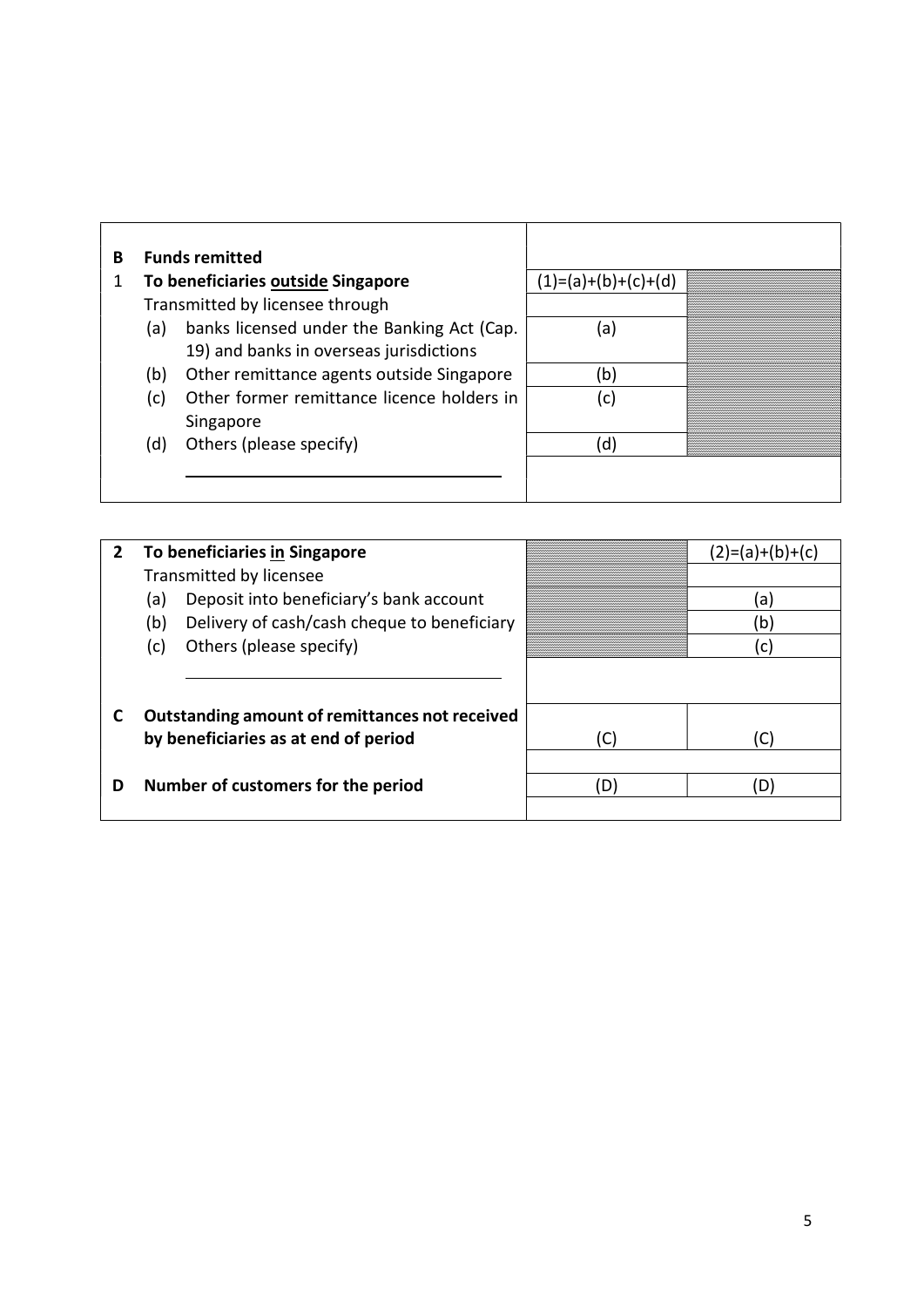# Part III - Profit/Loss of Money-changing / Inward Remittance / Remittance Operations

| A            | Profit/loss for the period   | $(A)=(1)-(2)$     |
|--------------|------------------------------|-------------------|
| 1            | <b>Income</b>                | $(1)=(a)+(b)+(c)$ |
| (a)          | Commission & fees earned     | (a)               |
| (b)          | Foreign exchange gain / loss | (b)               |
| (c)          | Other income                 | (c)               |
|              |                              |                   |
| $\mathbf{2}$ | <b>Expenditure</b>           | $(2)=(a)+(b)+(c)$ |
| (a)          | Commission & fees paid       | (a)               |
| (b)          | Staff costs                  | (b)               |
| (c)          | Other expenses               | (c)               |
|              |                              |                   |

Authorised Signatory **Signature** Signature

Stamp of Licensee Date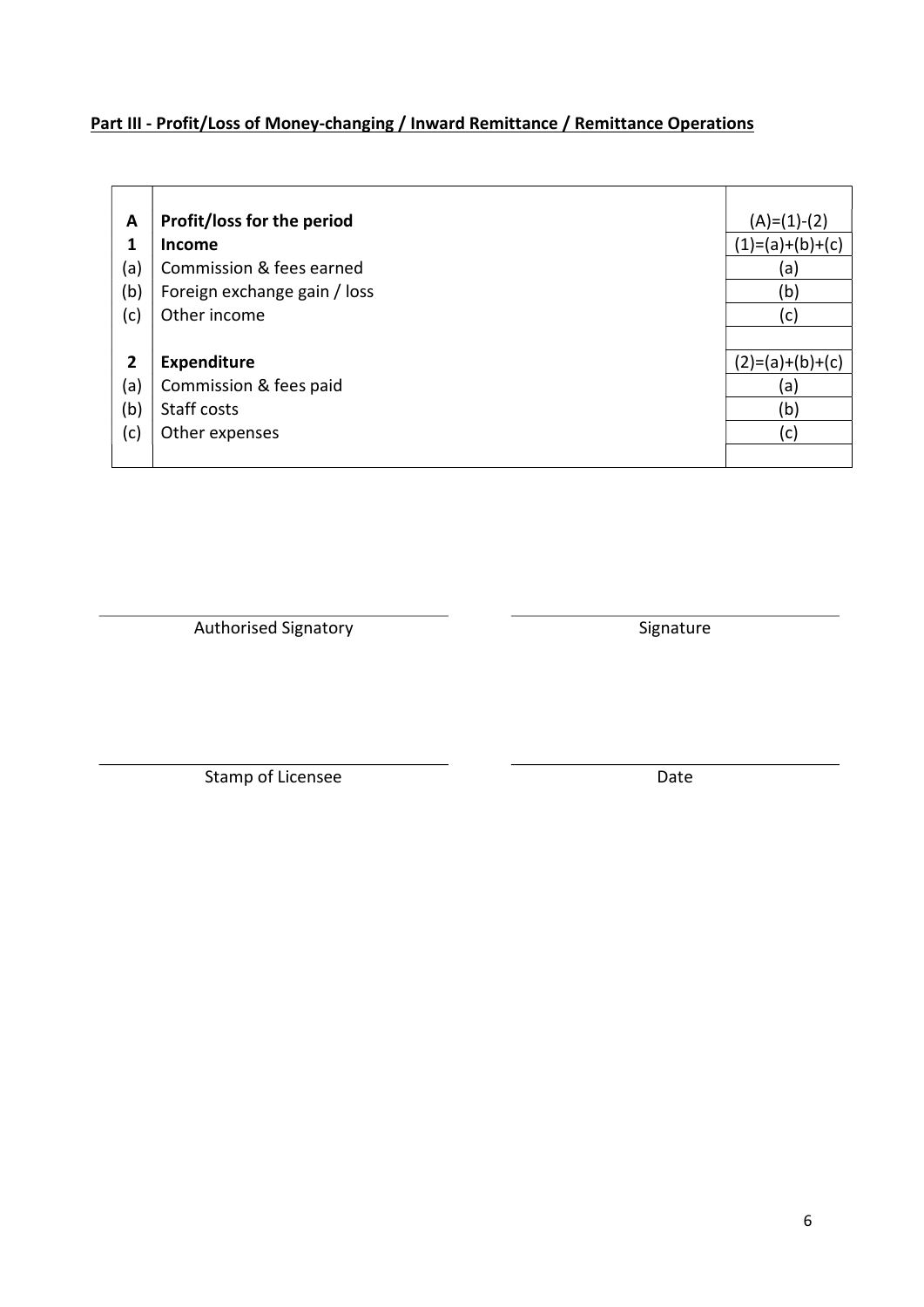Appendix B

# THE MONETARY AUTHORITY OF SINGAPORE PAYMENT SERVICES ACT 2019 SECTIONS 17 and 102(1)

#### STATEMENT OF TRANSACTIONS AND PROFIT/LOSS

( Name of Licensee )

For the Period ( Start Date ) to ( End Date )

#### **Part I - Money-changing Transactions**

|   |                                                                                                                                   | <b>Foreign Currencies</b> |               |
|---|-----------------------------------------------------------------------------------------------------------------------------------|---------------------------|---------------|
|   |                                                                                                                                   | <b>Purchase</b>           | <b>Sale</b>   |
| A | Purchase from/sale to                                                                                                             | $(A)=(1)+(2)$             | $(A)=(1)+(2)$ |
|   | In the case of                                                                                                                    | $(1)=(a)+(b)$             | (1)=(a)+(b)   |
|   | Other money-changers outside Singapore<br>(a)                                                                                     | (a)                       | (a)           |
|   | other former money-changer's licence<br>(b)<br>holders or licensees entitled to provide<br>money-changing services, in Singapore. | (b)                       | (b)           |
|   | In other cases                                                                                                                    | $(2)=(a)+(b)$             | (2)=(a)+(b)   |
|   | individual persons<br>(a)                                                                                                         | (a)                       | (a)           |
|   | other persons <sup>2</sup><br>(b)                                                                                                 | (b)                       | (b)           |

# Part II – Remittance Transactions/ Inward Remittance Transactions/ Cross-Border Money Transfer Services

|   |                                               | For remittances or<br>cross-border<br>money transfer<br>service described<br>in paragraph (a) of<br>the definition of<br>"cross-border<br>money transfer<br>service" | For inward<br>remittances or<br>cross-border<br>money transfer<br>service described<br>in paragraph (b)<br>of the definition<br>of "cross-border<br>money transfer<br>service" |
|---|-----------------------------------------------|----------------------------------------------------------------------------------------------------------------------------------------------------------------------|--------------------------------------------------------------------------------------------------------------------------------------------------------------------------------|
| A | <b>Funds accepted</b>                         | $(A)=(1)+(2)$                                                                                                                                                        | $(A)= (1)$                                                                                                                                                                     |
| 1 | From persons resident outside Singapore       | $(1)=(a)+(b)$                                                                                                                                                        | $(1)=(a)+(b)$                                                                                                                                                                  |
|   | In the case of other remittance agents<br>(a) | (a)                                                                                                                                                                  | (a)                                                                                                                                                                            |
|   | (b)<br>In other cases                         | $(b)=(i)+(ii)$                                                                                                                                                       | $(b)=(i)+(ii)$                                                                                                                                                                 |

<sup>2</sup> "Person" as defined under section 2(1) of the Interpretation Act (Cap. 1) includes any company or association or body of persons, corporate or unincorporated.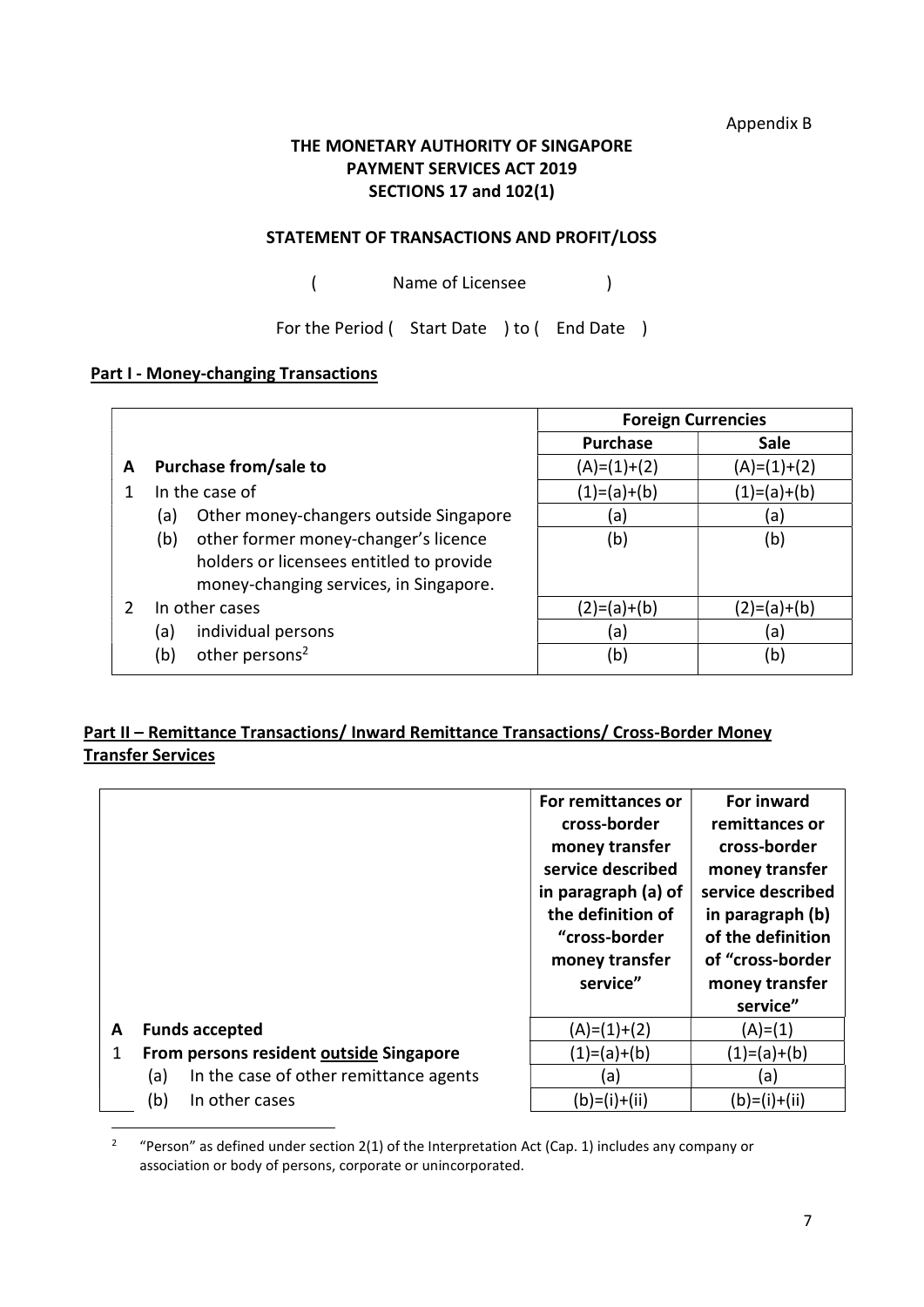|   |     | (i) individual persons                   |             |  |
|---|-----|------------------------------------------|-------------|--|
|   |     | (ii) other persons <sup>1</sup>          | (ii         |  |
|   |     |                                          |             |  |
| 2 |     | From persons resident in Singapore       | (2)=(a)+(b) |  |
|   | (a) | In the case of other former remittance   | (a)         |  |
|   |     | licence holders or licensees entitled to |             |  |
|   |     | provide cross-border money transfer      |             |  |
|   |     | services                                 |             |  |
|   | (b) | In other cases                           | $(b)=1$     |  |
|   |     | (i) individual persons                   |             |  |
|   |     | (ii) other persons                       | (ii)        |  |
|   |     |                                          |             |  |

| B |     | <b>Funds remitted</b>                      |                       |  |
|---|-----|--------------------------------------------|-----------------------|--|
|   |     | To beneficiaries outside Singapore         | $(1)=(a)+(b)+(c)+(d)$ |  |
|   |     | Transmitted by licensee through            |                       |  |
|   | (a) | banks licensed under the Banking Act (Cap. | (a)                   |  |
|   |     | 19) and banks in overseas jurisdictions    |                       |  |
|   | (b) | Other remittance agents outside Singapore  | (b)                   |  |
|   | (c) | Other former remittance licence holders or | (c)                   |  |
|   |     | licensees entitled to provide cross-border |                       |  |
|   |     | money transfer services, in Singapore      |                       |  |
|   | (d) | Others (please specify)                    | d)                    |  |
|   |     |                                            |                       |  |
|   |     |                                            |                       |  |

| $\overline{2}$ | To beneficiaries in Singapore                                                                                                                                                                                                                                                  |     | (2)=(a)+(b)+(c) |
|----------------|--------------------------------------------------------------------------------------------------------------------------------------------------------------------------------------------------------------------------------------------------------------------------------|-----|-----------------|
|                | Transmitted by licensee                                                                                                                                                                                                                                                        |     |                 |
|                | Deposit into beneficiary's bank account<br>(a)                                                                                                                                                                                                                                 |     | (a)             |
|                | Delivery of cash/cash cheque to beneficiary<br>(b)                                                                                                                                                                                                                             |     | (b)             |
|                | (c)<br>Others (please specify)                                                                                                                                                                                                                                                 |     | (c)             |
|                |                                                                                                                                                                                                                                                                                |     |                 |
| C              | Outstanding amount of remittances or monies<br>received for the purpose of providing cross-<br>border money transfer services described in<br>paragraph (a) of the definition of "cross-border<br>money transfer service" not received by<br>beneficiaries as at end of period | (C) | (C)             |
| D              | Number of customers for the period                                                                                                                                                                                                                                             | (D) | (D)             |

<u>.</u>